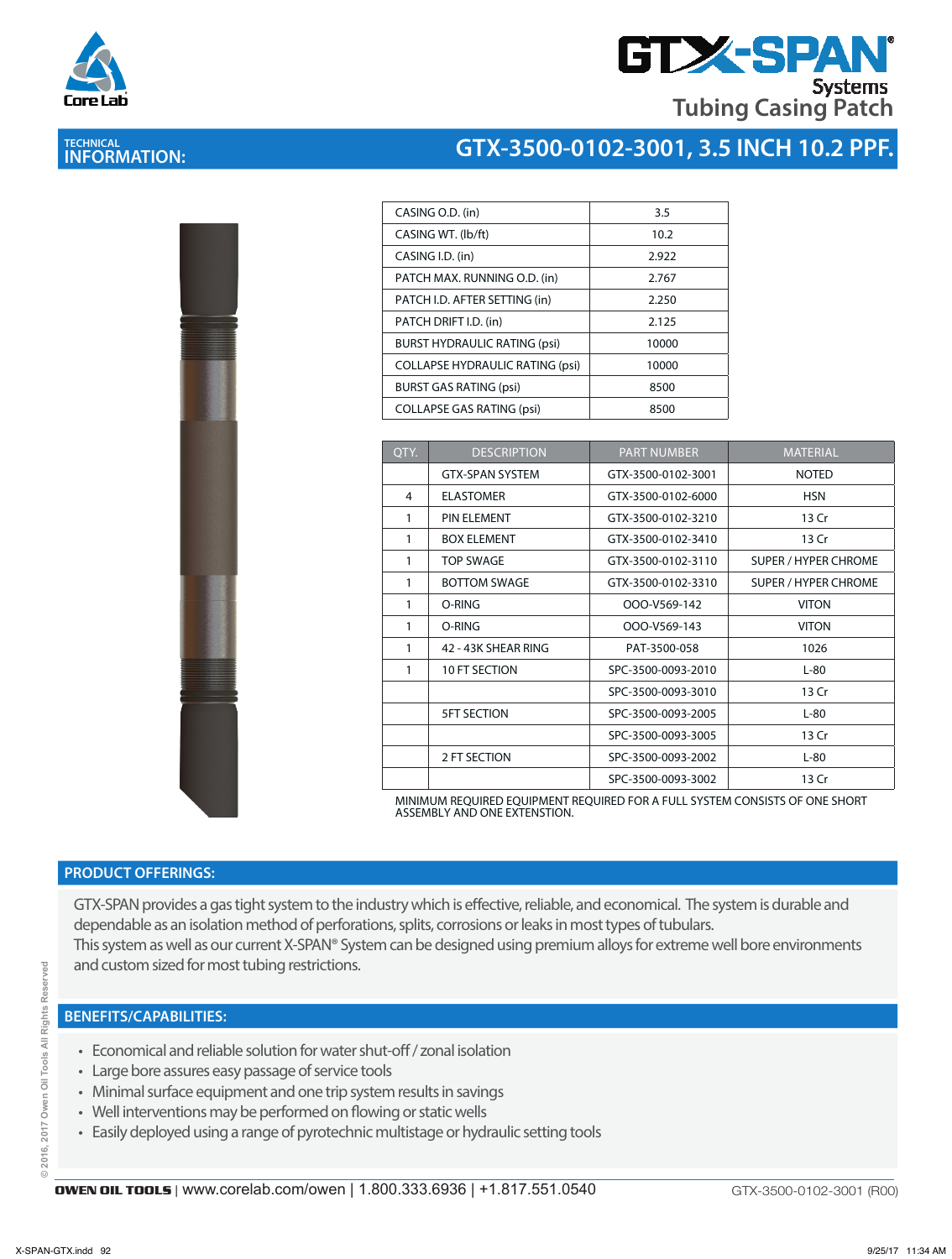

# **GTX-SPAN Tubing Casing Patch**

**GTX-3500-0102-3001, 3.5 INCH 10.2 PPF.**

# **TECHNICAL INFORMATION:**

5.70

 $\varphi$ 2.767

 $\phi$ 2.250

Ë II

 $\phi$ 2.250

 $Ø2.767$ 

 $02.700$ 

 $0,2.250$ 

 $Ø2.767$ 

Ħ

 $0,2.250$ 

 $Ø2.767$ 

 $\varphi$ 2.250

8.44

120.00

10.21

5.70

#### CASING O.D. (in) 3.5 PATCH I.D. AFTER SETTING (in) 2.250  $\overline{O(1)}$ PATCH DRIFT I.D. (in) 2.125 BURST HYDRAULIC RATING (psi) 10000 PATCH DRIFT I.D. (in) 2.125.2.125.2.125.2.125.2.125.2.125.2.125.2.125.2.125.2.125.2.125.2.125.2.125.2.125.2.12 COLLAPSE HYDRAULIC RATING (psi) 10000 COLLAPSE HYDRAULIC RATING (psi) 10000 BURST GAS RATING (psi) 8500 Burst Gas Rating (psi) 8500 (psi) 8500 (psi) 8500 (psi) 8500 (psi) 8500 (psi) 8500 (psi) 8500 (psi) 8500 (psi) CASING O.D. (in) 3.5 CASING WT. (Ib/ft) 10.2 CASING I.D. (in) 2.922 PATCH MAX. RUNNING O.D. (in) 2.767

COLLAPSE GAS RATING (psi) 8500 COLLAPSE GAS RATING (psi) 8500

| OTY.         | <b>DESCRIPTION</b>             | <b>PART NUMBER</b> | <b>MATERIAL</b>      |
|--------------|--------------------------------|--------------------|----------------------|
| 4            | <b>ELASTOMER</b>               | GTX-3500-0102-6000 | <b>HSN</b>           |
| 1            | <b>PIN ELEMENT</b>             | GTX-3500-0102-3210 | 13 Cr                |
| 1            | <b>BOX ELEMENT</b>             | GTX-3500-0102-3410 | 13 Cr                |
| 1            | <b>TOP SWAGE</b>               | GTX-3500-0102-3110 | SUPER / HYPER CHROME |
| 1            | <b>BOTTOM SWAGE</b>            | GTX-3500-0102-3310 | SUPER / HYPER CHROME |
| $N+1$        | O-RING                         | OOO-V569-142       | <b>VITON</b>         |
| $N+1$        | O-RING                         | OOO-V569-143       | <b>VITON</b>         |
| 1            | 42 - 43K SHEAR RING            | PAT-3500-058       | 1026                 |
| N            | 10 FT SECTION                  | SPC-3500-0093-2010 | $L-80$               |
| 1            | <b>SLEEVE NUT</b>              | SET-2687-130       | 4140/4142            |
| 1            | <b>SLEEVE LOCK NUT</b>         | SET-2125-121       | 4130 / 4140 / 4142   |
| $\mathbf{1}$ | <b>SETTING SLEEVE</b>          | SET-2125-160       | 4140                 |
| 1            | TOP ADAPTER ROD                | SET-2125-132       | 4130 / 4140 / 4142   |
| $N+1$        | ROD TANDEM<br><b>CONNECTOR</b> | SET-2125-133       | 4130 / 4140 / 4142   |
| 1            | <b>FXTENSION ROD</b>           | SFT-2125-134       | 4130/4140/4142       |
| 1            | <b>BOTTOM ROD</b>              | SET-2125-136       | 4130 / 4140 / 4142   |
| 1            | <b>RELEASE RING ADAPTER</b>    | SET-2125-145       | 4130 / 4140 / 4142   |
| 1            | <b>COLLET</b>                  | SET-2125-161       | 4130 / 4140 / 4142   |
| 1            | <b>COLLET SUPPORT</b>          | SET-2125-155       | 4130 / 4140 / 4142   |

MINIMUM EQUIPMENT REQUIRED FOR 10 FT. SYSTEM